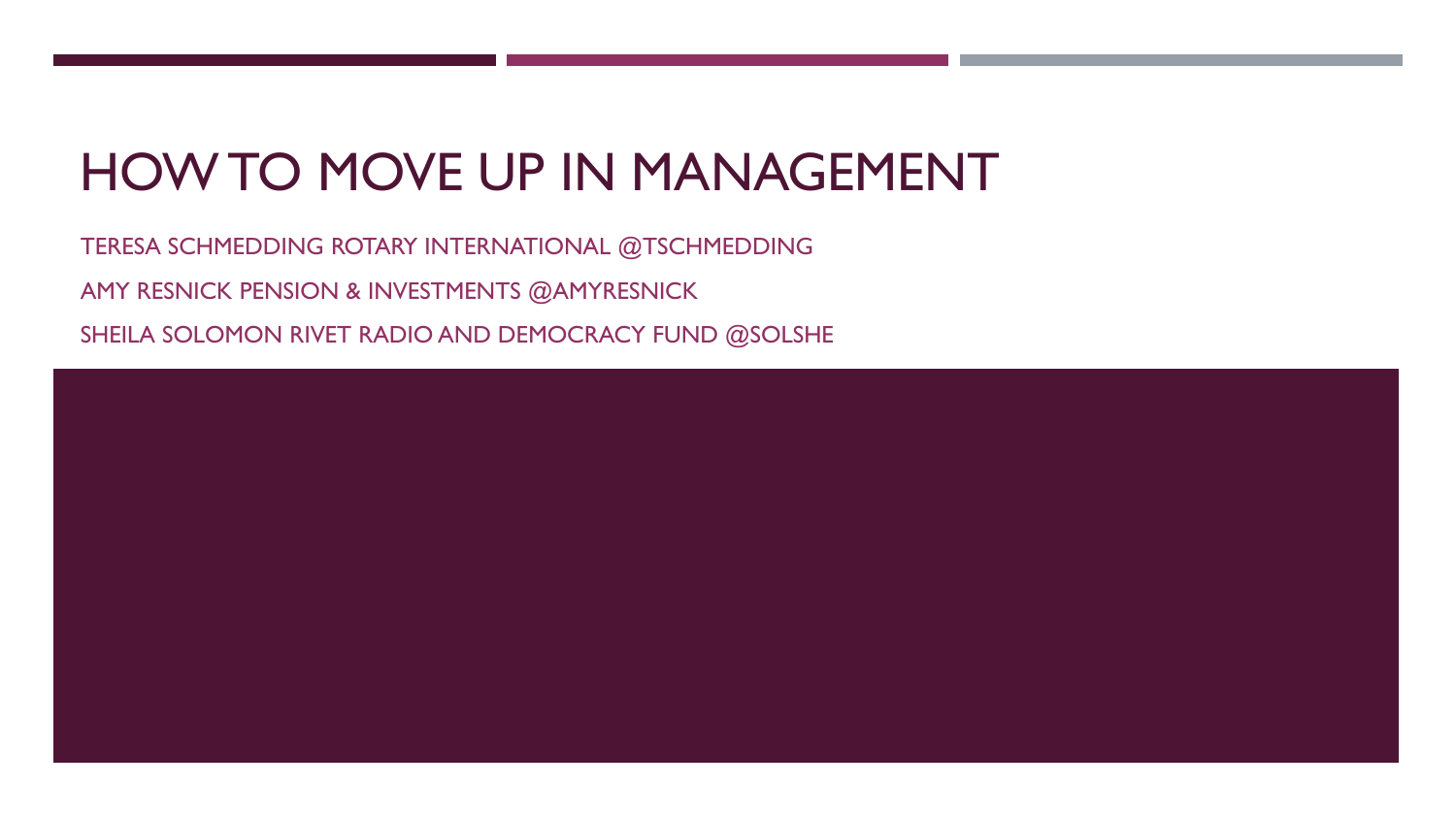#### BE PURPOSEFUL

- Know where you want to go
- Chart a way to get there
- **Small, steady steps**
- **Be flexible**

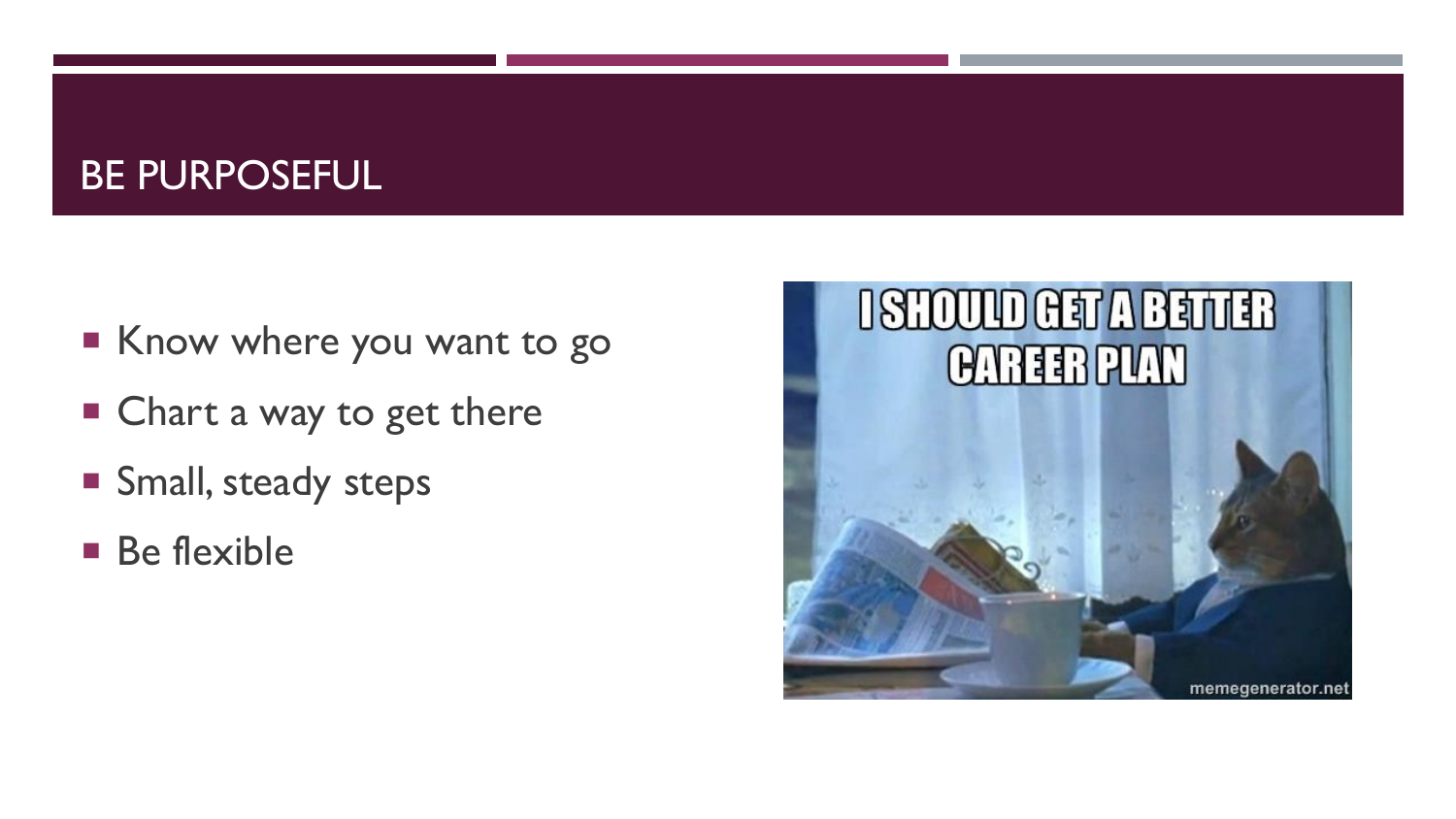# DON'T UNDERVALUE YOURSELF

- Don't take yourself out of the game
- **Assume that you can do it**
- Don't accept poor treatment

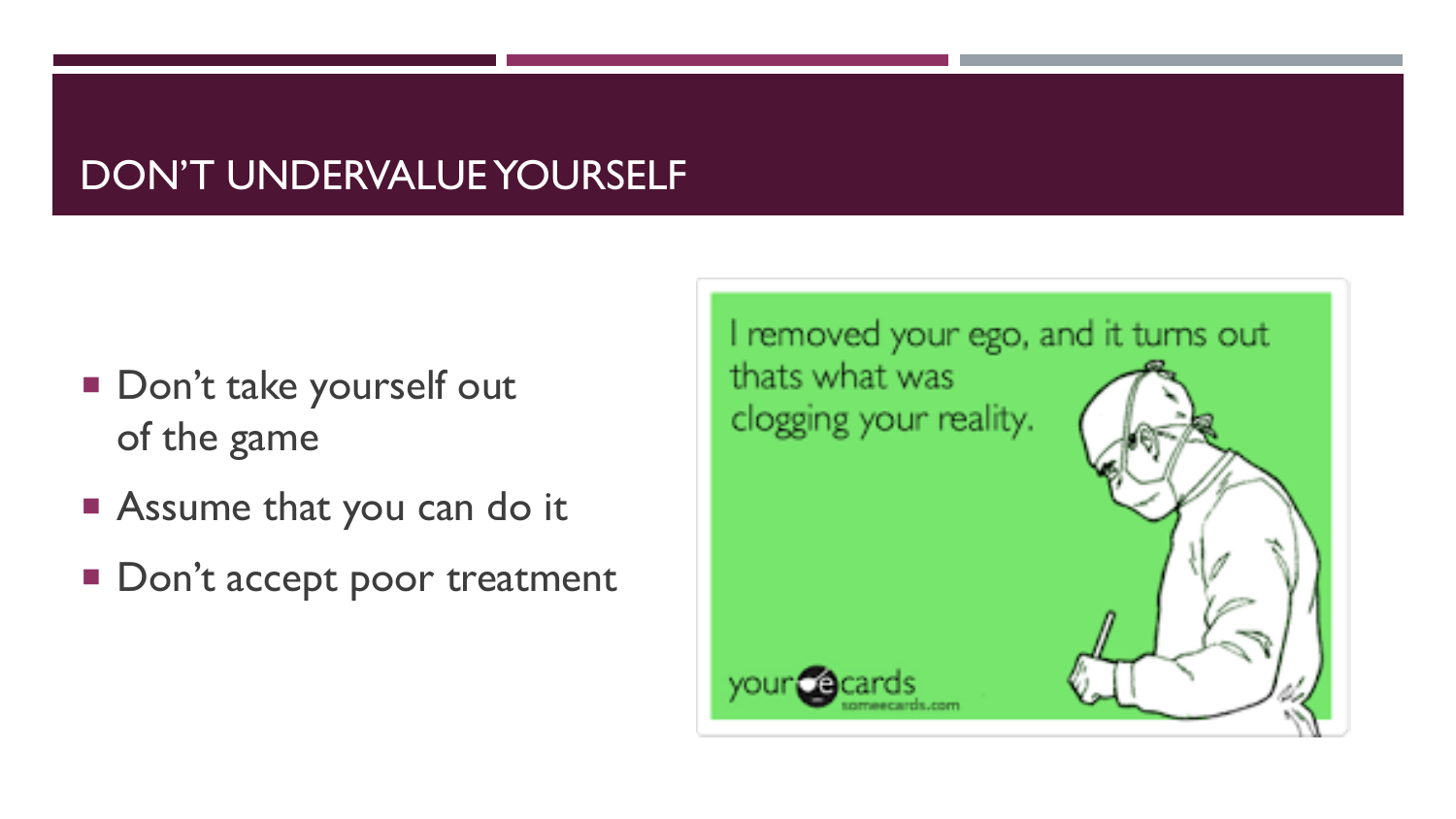## INVEST IN YOURSELF

- **Ask employer to invest in you**
- **Demonstrate ROI**
- **Drive your own skill development**

Make yourself a priority once in a while. It's not selfish. It's necessary.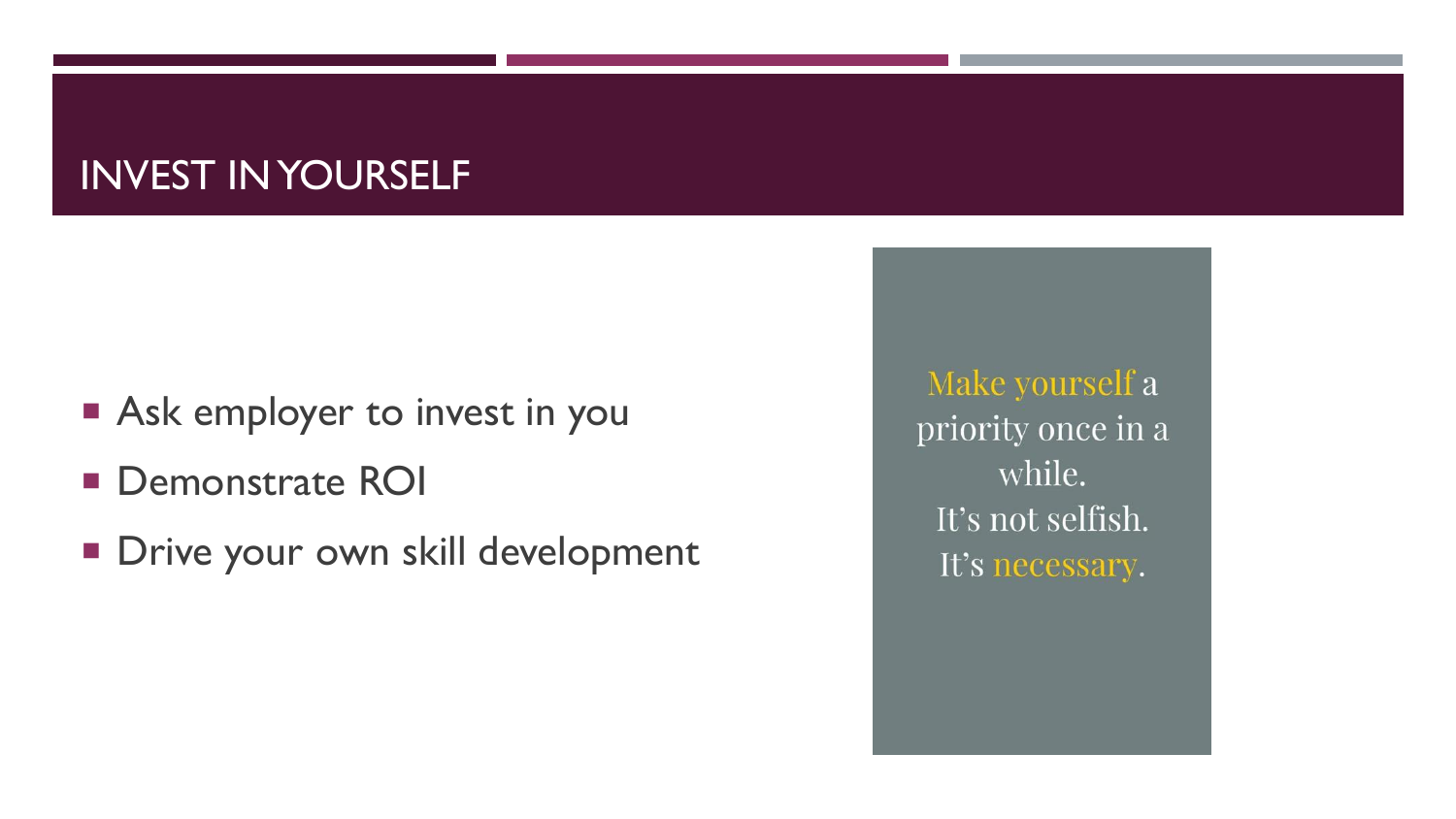# CREATE A CIRCLE, NOT A LINE

- **Manage up**
- **Manage down**
- **Manage sideways**
- You can't hide from bad behavior
- **Be generous**

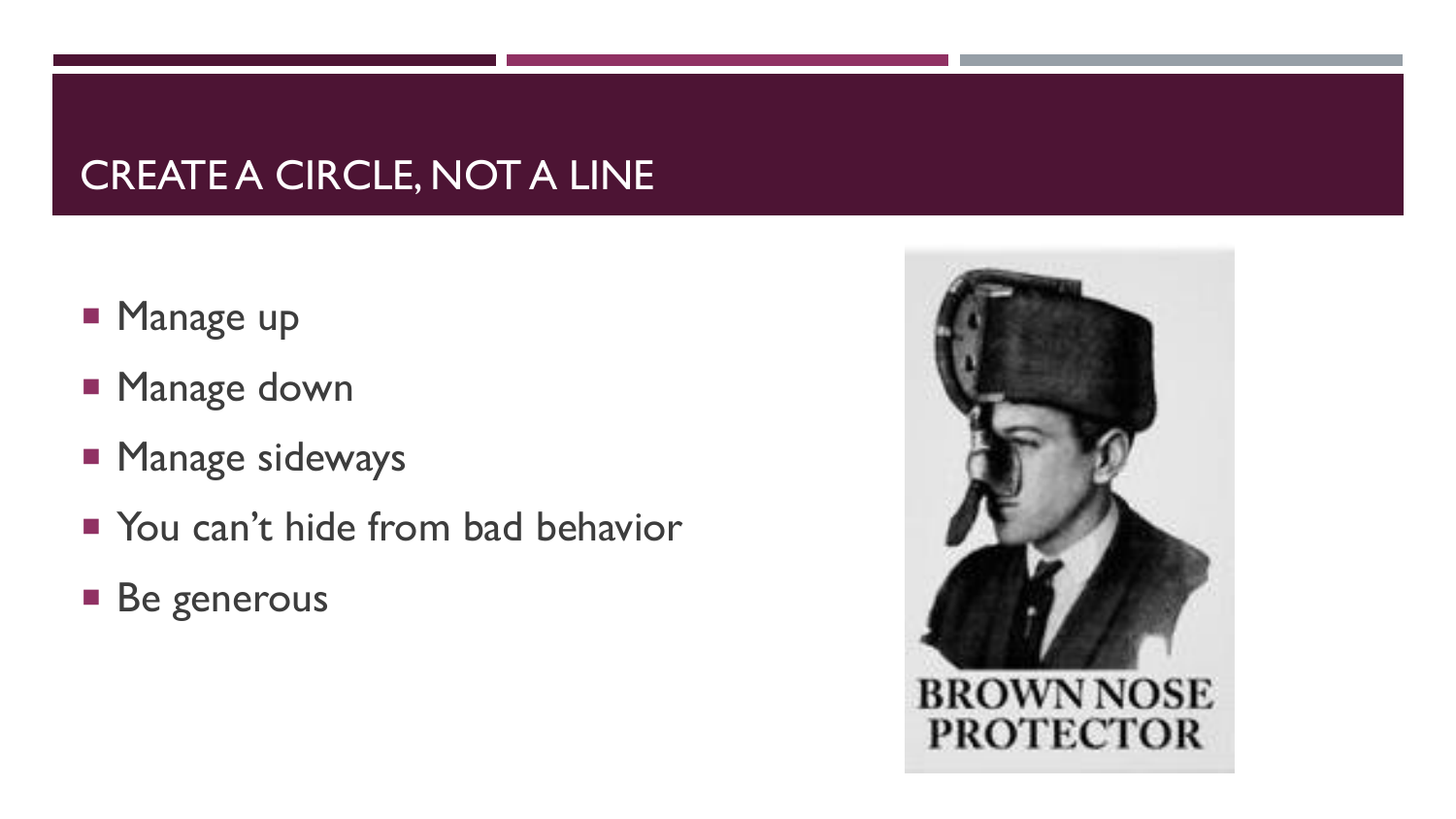### SHARE, DON'T SHIRK CREDIT

- **Accept compliments**
- **Own your success**
- **Learn to say thank you**

|                   | You're so beautiful =)                                            |
|-------------------|-------------------------------------------------------------------|
| No I'm not.       |                                                                   |
|                   | Okay ur ugly                                                      |
| <b>EXCUSE ME?</b> |                                                                   |
|                   | Yea, that's what happens<br>when you don't accept a<br>compliment |
|                   | <b>emeCenter</b><br>memecenter.com                                |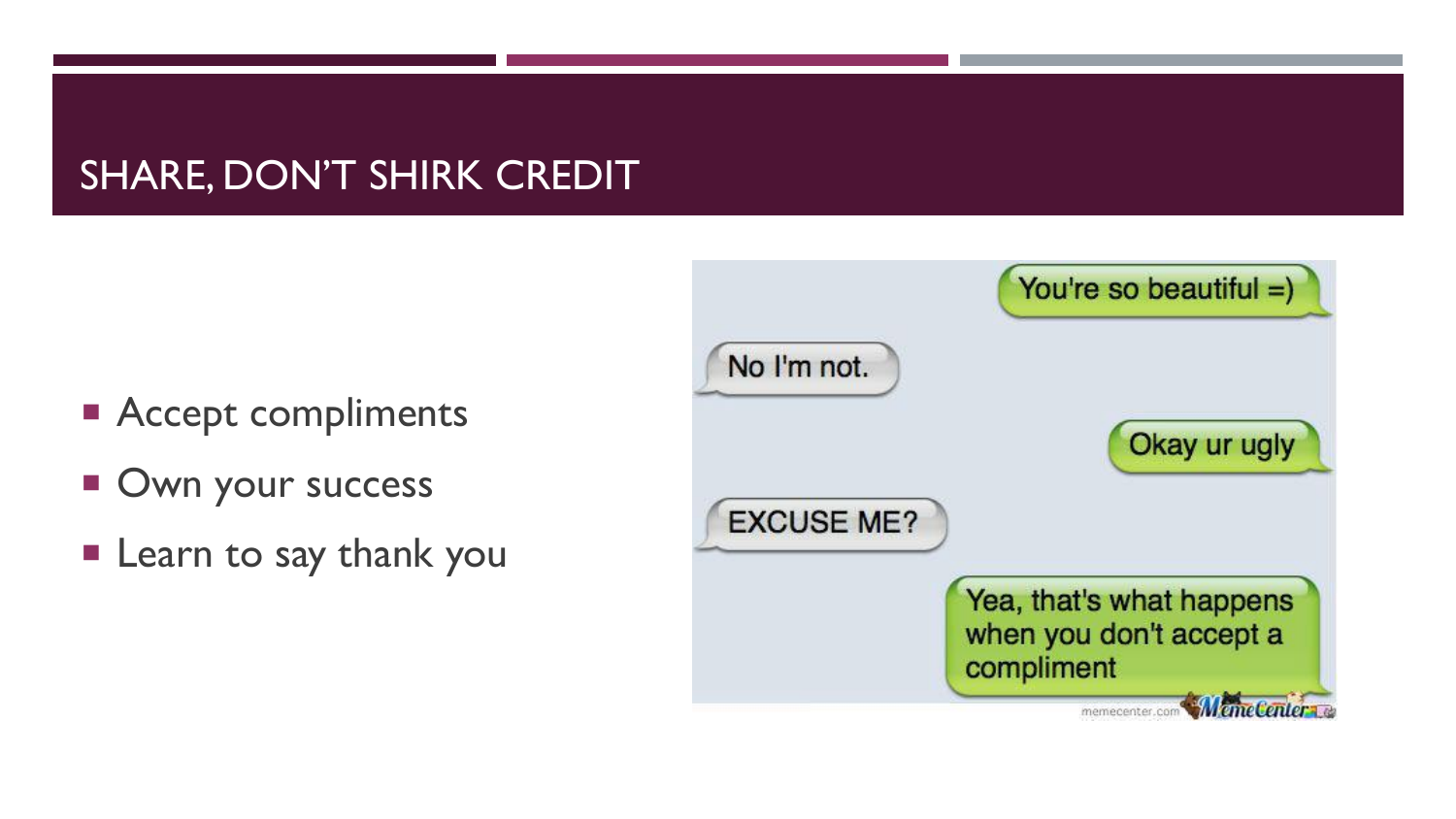#### BUILD A POSSE

- Hang out with who you want to be
- **Avoid toxic people**
- You will be judged by the company you keep
- **Live off positive energy**
- **Find a mentor**

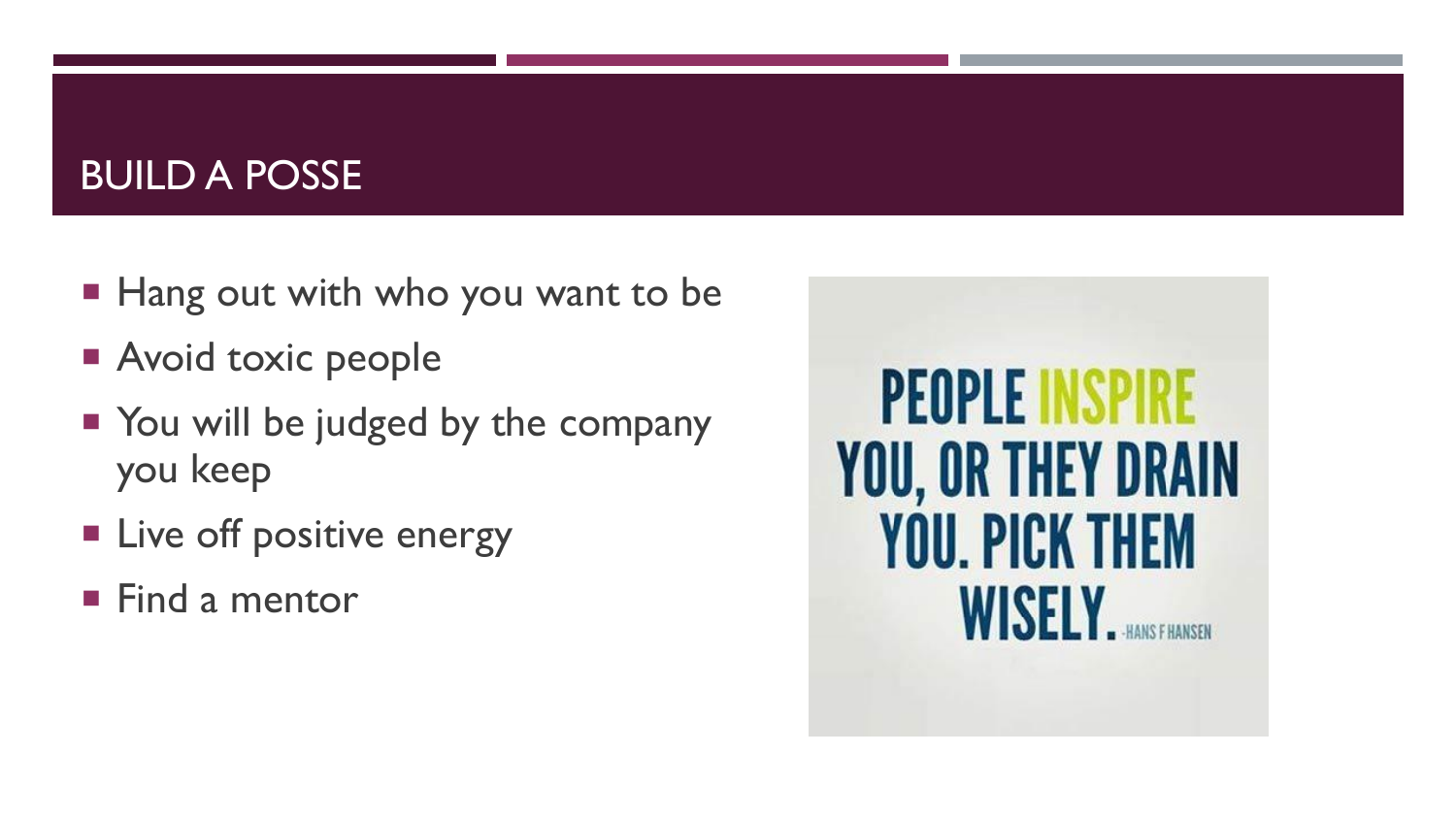## IT'S WORK, NOT THERAPY

- **Don't gossip**
- Don't complain

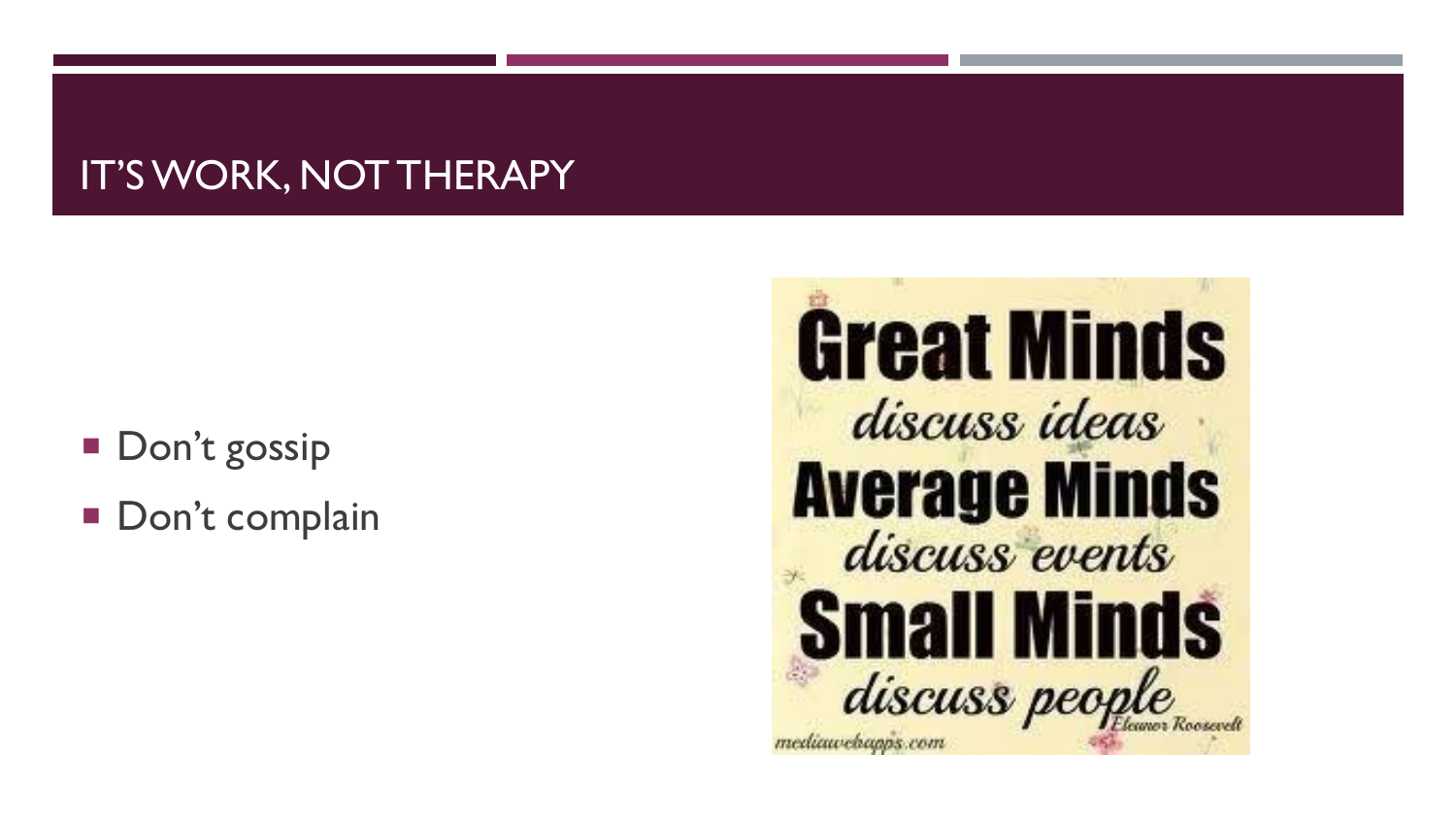### ADMIT MISTAKES

- Don't blame others
- **Ask advice**
- **Follow up, share correction**

It's always<br>the ones with the dirty hands<br>pointing the<br>fingers. SONYA TECLAI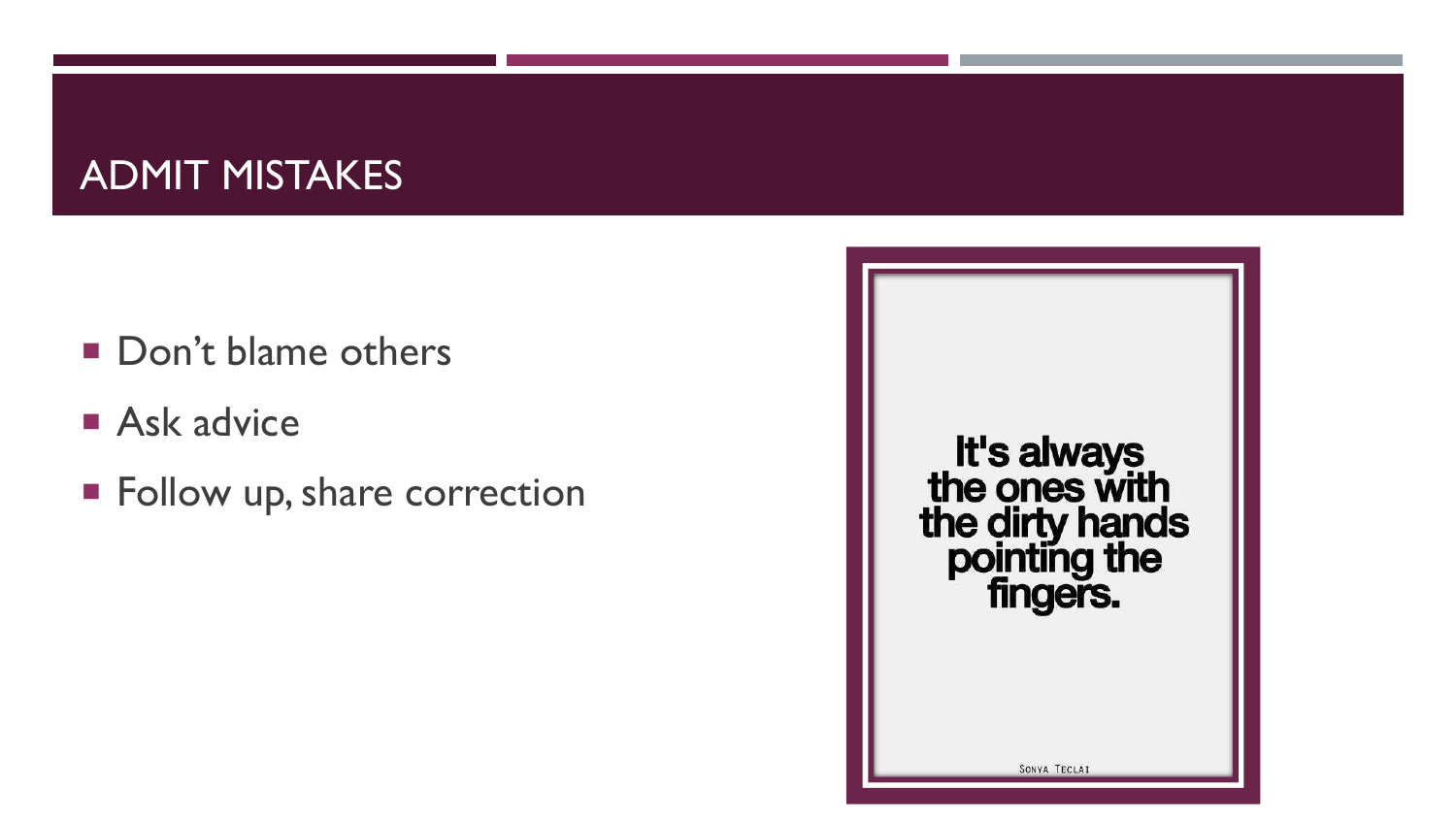## OFFER TO TAKE ON CHALLENGES

- Be the solution person
- **Take risks**
- Don't think traditionally
- **Nolunteer**

Do not follow where the path may lead. Go instead where there is no path and leave a trail As Ralph Waldo Emerson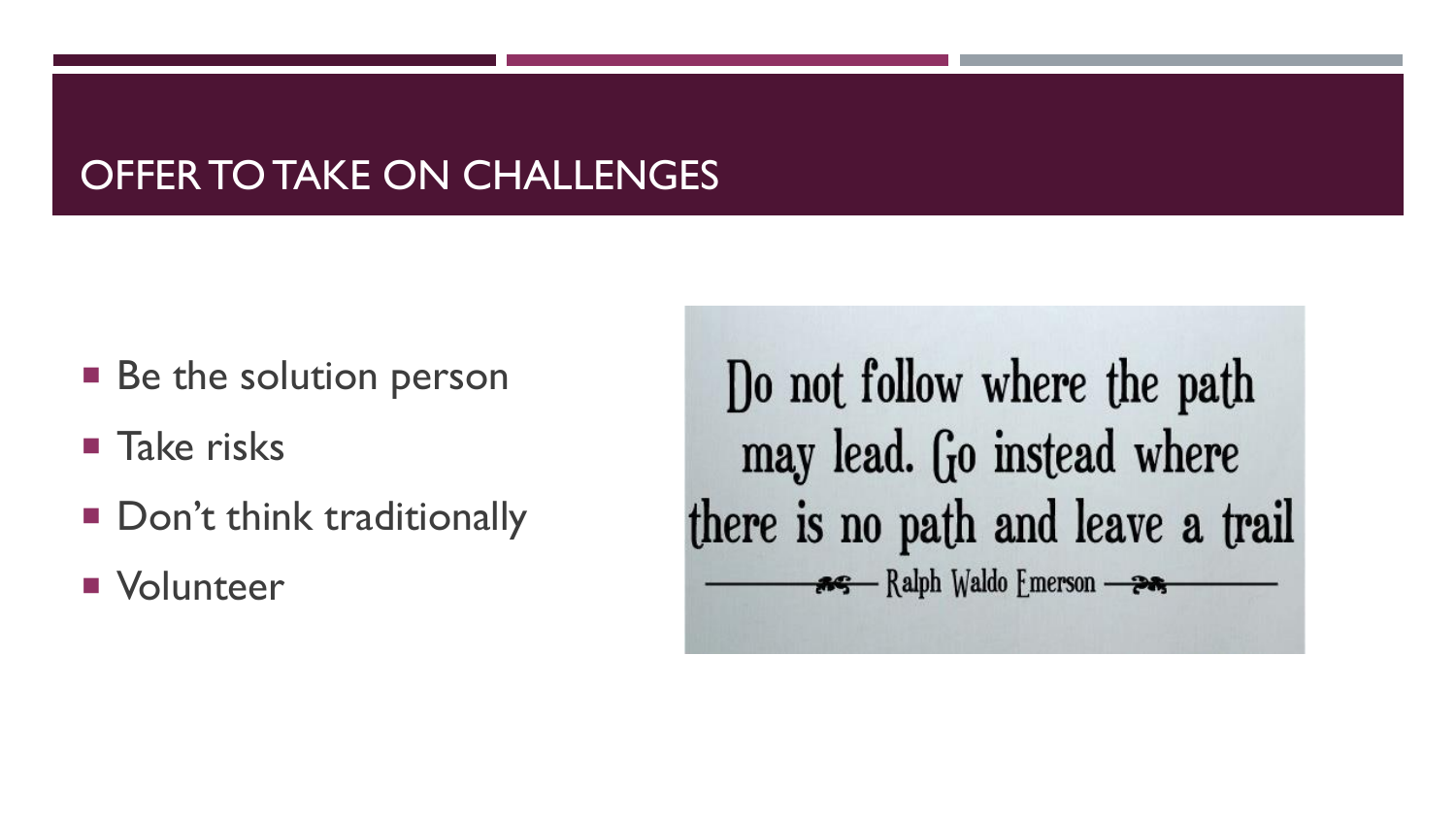# BE IN THE KNOW, NOT A KNOW-IT-ALL

- Be great at something
- Be the voice of your industry
- **Offer to speak**
- **Offer to lead**
- **Make connections outside work**
- **Build yourself as an expert**

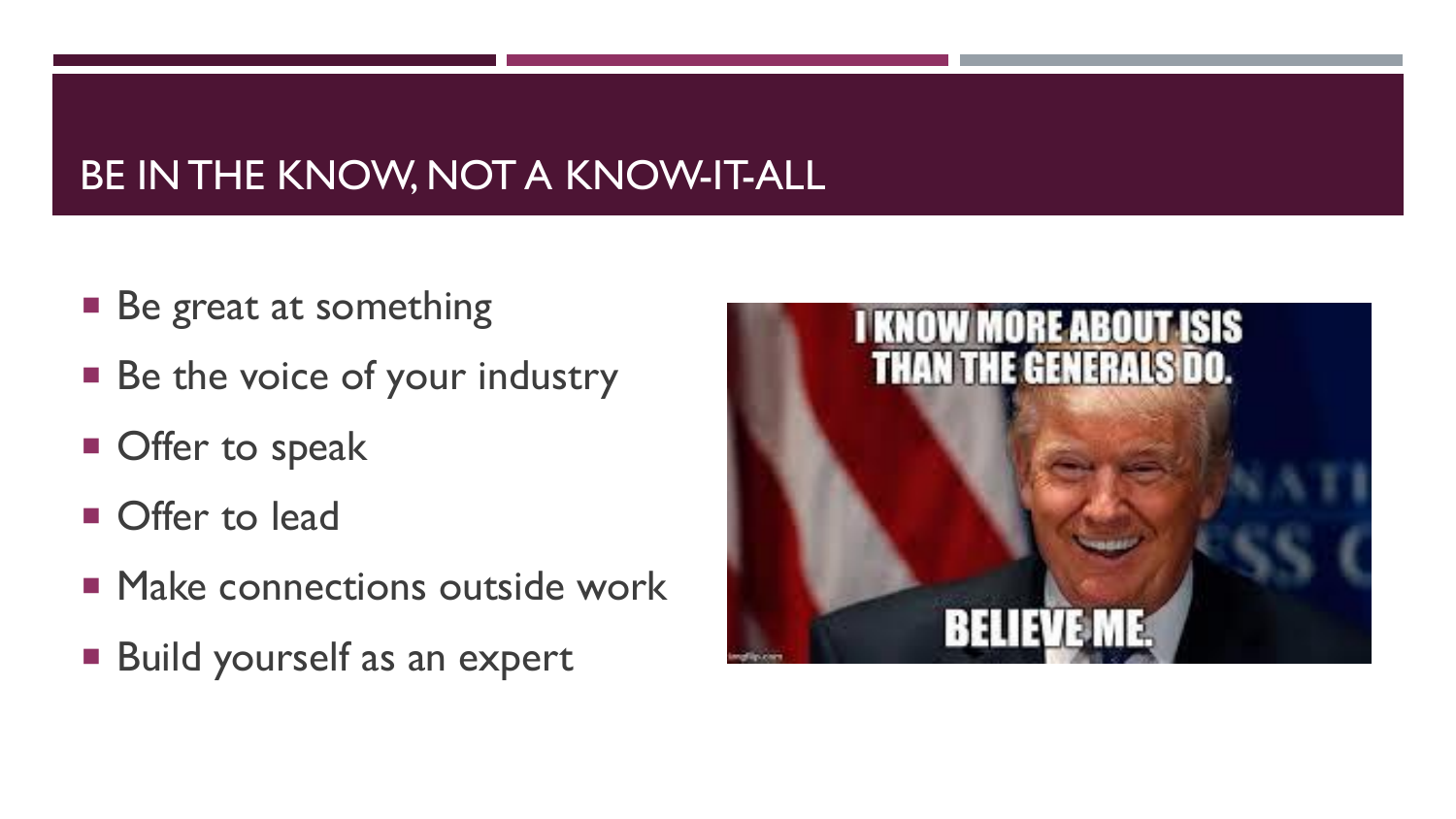## DON'T PERSONALIZE EVERY REJECTION

- **Learn from every rejection**
- **Ask what needed for next time**
- **Examine skills of the person hired**

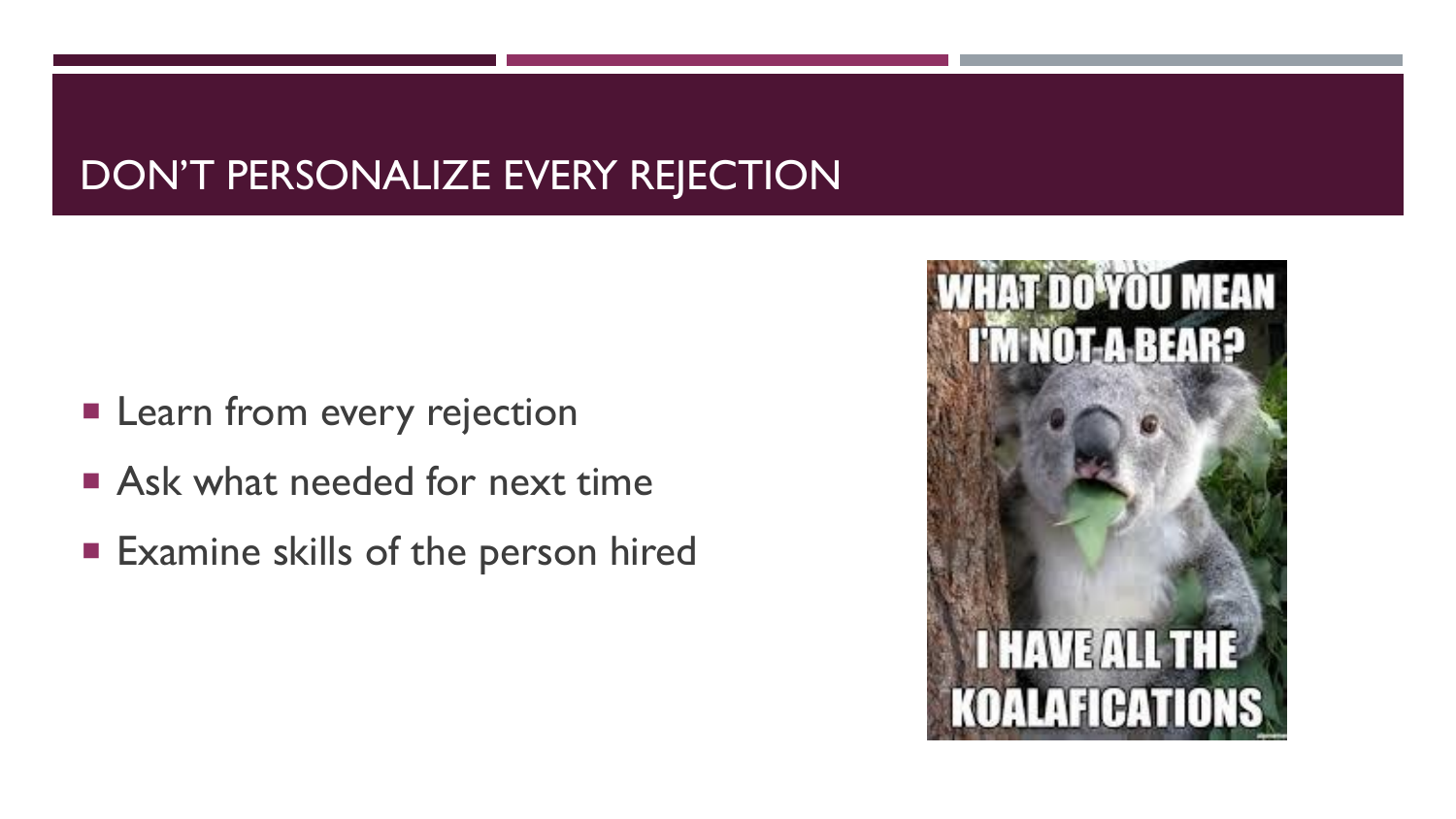#### IN SUMMARY

- **Make a plan**
- **Drive your own skill development**
- Don't undervalue yourself
- **Build bonds everywhere**
- **Accept credit**
- **Find your own path**
- **Admit mistakes**
- Be an expert
- Don't take personally